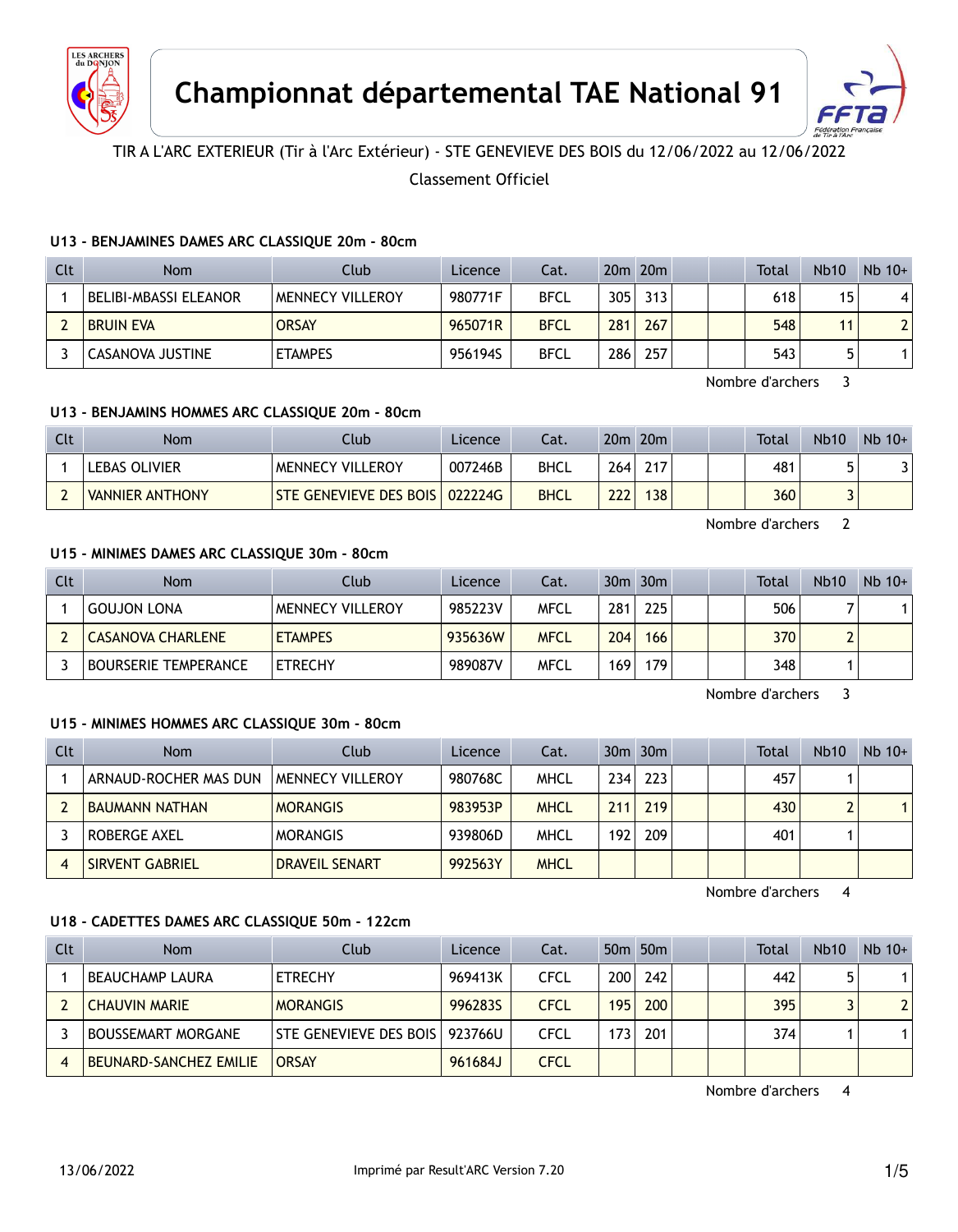### **U18 - CADETS HOMMES ARC CLASSIQUE 50m - 122cm**

| Clt | <b>Nom</b>            | Club                           | Licence | Cat.        |     | 50 <sub>m</sub> 50 <sub>m</sub> |  | <b>Total</b> | <b>Nb10</b> | $Nb$ 10+ |
|-----|-----------------------|--------------------------------|---------|-------------|-----|---------------------------------|--|--------------|-------------|----------|
|     | DUMORTIER LOIC        | SAINTRY SUR SEINE              | 975108A | CHCL        | 242 | 272                             |  | 514          |             |          |
|     | <b>DUTILLOY ELIOT</b> | STE GENEVIEVE DES BOIS 939127R |         | <b>CHCL</b> | 243 | 225                             |  | 468          |             |          |

Nombre d'archers 2

## **U21 - JUNIORS DAMES ARC CLASSIQUE 50m 122cm**

| Clt | Nom        | :lub               | Licence | $\sim$<br>-al. | 50 <sub>π</sub> | 50 <sub>m</sub> |  | <b>Total</b> | <b>Nb10</b> | $Nb$ 10+ |
|-----|------------|--------------------|---------|----------------|-----------------|-----------------|--|--------------|-------------|----------|
|     | ROSAY EMMA | GENEVIEVE DES BOIS | 859973D | JFAD           | 38              | ำ6              |  | 54           |             |          |

Nombre d'archers 1

### **U21 - JUNIORS HOMMES ARC CLASSIQUE 50m - 122cm**

| Clt | Nom                     | Club                    | Licence | Cat. |     | 50 <sub>m</sub> 50 <sub>m</sub> |  | Total | <b>Nb10</b> | $Nb$ 10+ |
|-----|-------------------------|-------------------------|---------|------|-----|---------------------------------|--|-------|-------------|----------|
|     | <b>BRUIN ARNAUD</b>     | <b>ORSAY</b>            | 896328V | JHCL | 262 | 280                             |  | 542   |             |          |
|     | <b>SURJUS SEBASTIEN</b> | <b>MENNECY VILLEROY</b> | 938126C | JHCL | 259 | 236                             |  | 495   |             |          |
|     | RICHARD AUBIN           | <b>ETRECHY</b>          | 949120C | JHCL | 192 | 230                             |  | 422   | ີ<br>▴      |          |

Nombre d'archers 3

### **SENIORS 1 DAMES ARC CLASSIQUE 50m - 122cm**

| Clt | <b>Nom</b>          | Club                    | Licence | Cat.               |     |     | 50m 50m 50m 50m | <b>Total</b> | <b>Nb10</b> | $Nb$ 10+       |
|-----|---------------------|-------------------------|---------|--------------------|-----|-----|-----------------|--------------|-------------|----------------|
|     | SERVEILLE ALINE     | <b>MASSY</b>            | 440431E | S <sub>1</sub> FCL | 294 | 287 |                 | 581          | 10          | 31             |
|     | DUTERTRE CHLOE      | <b>ORSAY</b>            | 894078Z | S <sub>1</sub> FCL | 290 | 274 |                 | 564          | 5           | 2 <sup>1</sup> |
|     | SOUSA SUSANA        | LES ULIS                | 911995Z | S <sub>1</sub> FCL | 286 | 253 |                 | 539          | 10          | $\vert$        |
| 4   | <b>WALLON LAURA</b> | LES ULIS                | 685545H | S <sub>1</sub> FCL | 231 | 223 |                 | 454          | 4           | 2 <sup>1</sup> |
|     | <b>GAY AUDREY</b>   | <b>MENNECY VILLEROY</b> | 827351V | S1FCL              | 195 | 222 |                 | 417          |             |                |

Nombre d'archers 5

### **SENIORS 1 HOMMES ARC CLASSIQUE 50m - 122cm**

| <b>Clt</b> | Nom                     | Club                    | Licence | Cat.               |     | 50 <sub>m</sub> 50 <sub>m</sub> |  | <b>Total</b> | <b>Nb10</b> | $Nb$ 10+       |
|------------|-------------------------|-------------------------|---------|--------------------|-----|---------------------------------|--|--------------|-------------|----------------|
|            | CRIADO MAXIME           | STE GENEVIEVE DES BOIS  | 861174J | S1HCL              | 316 | 298                             |  | 614          | 17          | $\overline{3}$ |
|            | <b>SERVEILLE DIDIER</b> | <b>MASSY</b>            | 612798K | S <sub>1</sub> HCL | 310 | 298                             |  | 608          | 19          | 6 <sup>1</sup> |
|            | FRANCHETEAU QUENTIN     | LES ULIS                | 679842J | S <sub>1</sub> HCL | 290 | 293                             |  | 583          | 10          | 2 <sup>1</sup> |
| 4          | <b>CHUM CHEATHARA</b>   | <b>SOISY SUR SEINE</b>  | 946841A | S <sub>1</sub> HCL | 288 | 293                             |  | 581          |             |                |
| 5          | RAYMOND QUENTIN         | STE GENEVIEVE DES BOIS  | 958860P | S <sub>1</sub> HCL | 283 | 285                             |  | 568          |             | 2 <sup>1</sup> |
| 6          | LEFEVRE GUILLAUME       | <b>MENNECY VILLEROY</b> | 001924S | S <sub>1</sub> HCL | 210 | 252                             |  | 462          | 5           |                |
|            | <b>VERGE THIBAULT</b>   | <b>MASSY</b>            | 942415P | S1HCL              | 234 | 216                             |  | 450          | 3           |                |
| 8          | <b>TRIPET KEVIN</b>     | <b>DOURDAN</b>          | 003761N | S <sub>1</sub> HCL | 160 | 194                             |  | 354          |             |                |

Nombre d'archers 8

## **SENIORS 2 DAMES ARC CLASSIQUE 50m - 122cm**

| Clt | Nom                   | Club                    | <b>Licence</b> | Cat.  | 50 <sub>m</sub> | 50 <sub>m</sub>  |  | Total | <b>Nb10</b>                   | $Nb$ 10+ |
|-----|-----------------------|-------------------------|----------------|-------|-----------------|------------------|--|-------|-------------------------------|----------|
|     | <b>BELMONT CELINE</b> | <b>DRAVEIL SENART</b>   | 752844J        | S2FCL | 306             | 308 <sub>1</sub> |  | 614   | 14                            | 4        |
|     | <b>PENC CHRISTINE</b> | <b>MENNECY VILLEROY</b> | 911750H        | S2FCL | 290             | 298              |  | 588   | $\mathbf{\overline{}}$<br>ر ا |          |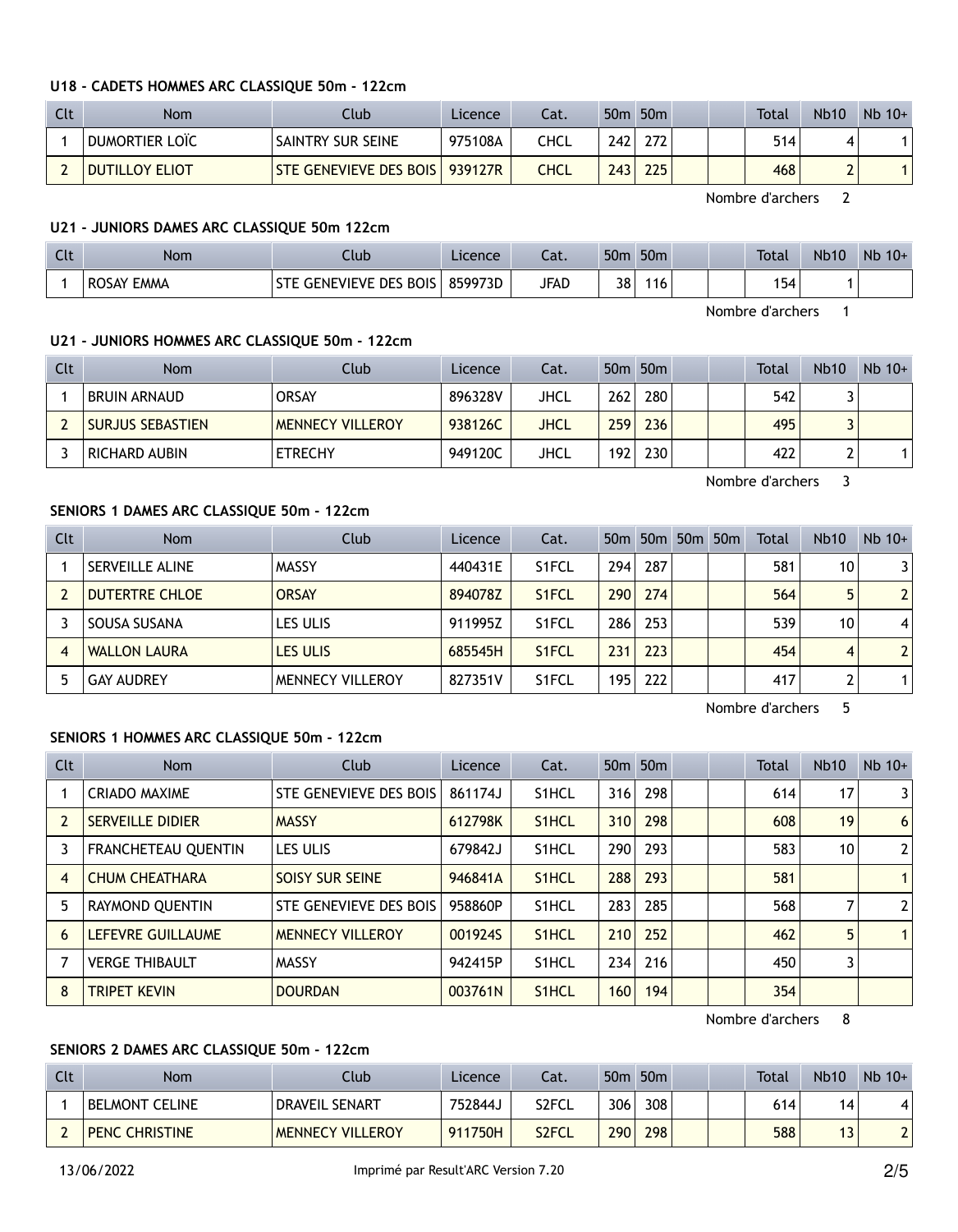| HALNA DU FRETAY ANNE RO   STE GENEVIEVE DES BOIS |                         | 860669K | S <sub>2</sub> FCL | 238 | 290 |  | 528 | 6. | 2 <sup>1</sup> |
|--------------------------------------------------|-------------------------|---------|--------------------|-----|-----|--|-----|----|----------------|
| <b>LEBAS MARIE LAURE</b>                         | <b>MENNECY VILLEROY</b> | 007226E | S <sub>2</sub> FCL | 265 | 253 |  | 518 | 6  | 2 <sup>1</sup> |
| RICHARD CELINE                                   | <b>ETRECHY</b>          | 969796B | S <sub>2</sub> FCL | 251 | 260 |  | 511 |    |                |
| <b>PENC SYLVIE</b>                               | <b>MENNECY VILLEROY</b> | 911748F | S <sub>2</sub> FCL | 267 | 241 |  | 508 |    |                |
| <b>HUSSON IRENE</b>                              | <b>MORANGIS</b>         | 906644H | S <sub>2</sub> FCL | 231 | 232 |  | 463 |    |                |

Nombre d'archers 7

## **SENIORS 2 HOMMES ARC CLASSIQUE 50m - 122cm**

| <b>Clt</b>      | Nom                         | <b>Club</b>             | Licence | Cat.               |     | 50 <sub>m</sub> 50 <sub>m</sub> |  | Total | <b>Nb10</b> | $Nb$ 10+       |
|-----------------|-----------------------------|-------------------------|---------|--------------------|-----|---------------------------------|--|-------|-------------|----------------|
|                 | <b>BELMONT YANNICK</b>      | DRAVEIL SENART          | 765896W | S2HCL              | 315 | 322                             |  | 637   | 23          | 4              |
| $\overline{2}$  | <b>BETHENON REMI</b>        | <b>EGLY</b>             | 627761Z | S2HCL              | 320 | 313                             |  | 633   | 21          | 5              |
| 3               | <b>DUONG ANH DUNG</b>       | STE GENEVIEVE DES BOIS  | 909337K | S2HCL              | 280 | 302                             |  | 582   | 9           | 4              |
| 4               | SOUBRIER SYLVAIN            | <b>SOISY SUR SEINE</b>  | 894895M | S2HCL              | 285 | 290                             |  | 575   | 14          | 5              |
| 5               | <b>CHEVALIER PHILIPPE</b>   | <b>ETAMPES</b>          | 789506J | S2HCL              | 285 | 283                             |  | 568   | 10          | $\overline{2}$ |
| 6               | <b>LEBAS DAVID</b>          | <b>DRAVEIL SENART</b>   | 987861M | S <sub>2</sub> HCL | 289 | 274                             |  | 563   | 10          | 5              |
|                 | MUNIER JEAN-LUC             | MORSANG SUR ORGE        | 978558A | S2HCL              | 296 | 267                             |  | 563   | 10          | 4              |
| 8               | <b>BELLICAUD JEANNOEL</b>   | <b>MASSY</b>            | 445962S | S <sub>2</sub> HCL | 302 | 245                             |  | 547   | 8           | $\overline{2}$ |
| 9               | MARIER CEDRIC               | STE GENEVIEVE DES BOIS  | 909468C | S2HCL              | 292 | 252                             |  | 544   | 9           | $\mathbf{1}$   |
| 10 <sup>1</sup> | <b>CASANOVA PATRICK</b>     | <b>ETAMPES</b>          | 924474N | S <sub>2</sub> HCL | 263 | 278                             |  | 541   | 7           | $\overline{4}$ |
| 11              | <b>VANNIER GUILLAUME</b>    | STE GENEVIEVE DES BOIS  | 964543S | S2HCL              | 261 | 276                             |  | 537   | 7           | $\mathbf{1}$   |
| 12              | <b>COCHET JEAN-FRANCOIS</b> | MORSANG SUR ORGE        | 918584L | S <sub>2</sub> HCL | 255 | 281                             |  | 536   | 6           | 3              |
| 13              | <b>CHAMBENOIS STEPHANE</b>  | <b>MASSY</b>            | 791437H | S2HCL              | 267 | 267                             |  | 534   | 10          | 3              |
| 14              | <b>ANTIGNY STEPHANE</b>     | <b>MORSANG SUR ORGE</b> | 771886G | S <sub>2</sub> HCL | 218 | 202                             |  | 420   |             |                |

Nombre d'archers 14

### **SENIORS 3 HOMMES ARC CLASSIQUE 50m - 122cm**

| Clt            | Nom                     | Club                   | <b>Licence</b> | Cat.  |     | 50 <sub>m</sub> 50 <sub>m</sub> |  | <b>Total</b> | <b>Nb10</b>     | $Nb$ 10+       |
|----------------|-------------------------|------------------------|----------------|-------|-----|---------------------------------|--|--------------|-----------------|----------------|
|                | <b>GLACET ARNAUD</b>    | STE GENEVIEVE DES BOIS | 885565W        | S3HCL | 293 | 286                             |  | 579          | q               | 2              |
|                | <b>CHEBROU ALAIN</b>    | STE GENEVIEVE DES BOIS | 719727M        | S3HCL | 289 | 285                             |  | 574          | 10 <sup>1</sup> | 3              |
|                | <b>RAYMOND MICHEL</b>   | STE GENEVIEVE DES BOIS | 979601.J       | S3HCL | 275 | 289                             |  | 564          |                 |                |
| $\overline{4}$ | <b>DELLAMORE FABIEN</b> | <b>LES ULIS</b>        | 011234L        | S3HCL | 290 | 271                             |  | 561          | 8               | 3              |
|                | PICARD DIDIER           | STE GENEVIEVE DES BOIS | 935353N        | S3HCL | 237 | 238                             |  | 475          |                 |                |
| 6              | <b>LOPEZ PATRICK</b>    | STE GENEVIEVE DES BOIS | 0360105        | S3HCL | 244 | 224                             |  | 468          |                 |                |
|                | <b>MOULIN PASCAL</b>    | STE GENEVIEVE DES BOIS | 752392T        | S3HCL | 214 | 203                             |  | 417          |                 |                |
| 8              | <b>MAGNE PHILIPPE</b>   | <b>LES ULIS</b>        | 869400A        | S3HCL | 212 | 188                             |  | 400          | 5               | $\overline{4}$ |

Nombre d'archers 8

# **U21 - JUNIORS HOMMES ARC A POULIES 50m - 122cm**

| Clt | <b>Nom</b>                  | Club           | Licence | Cat.        | 50 <sub>m</sub> | 50 <sub>m</sub> |  | <b>Total</b> | <b>Nb10</b> | Nb<br>$10+$ |
|-----|-----------------------------|----------------|---------|-------------|-----------------|-----------------|--|--------------|-------------|-------------|
|     | <b>ROBIN</b><br><b>HOSC</b> | <b>DOURDAN</b> | 841515R | <b>JHCO</b> | 370<br>JL       | 331             |  | 660          | 20          |             |

Nombre d'archers 1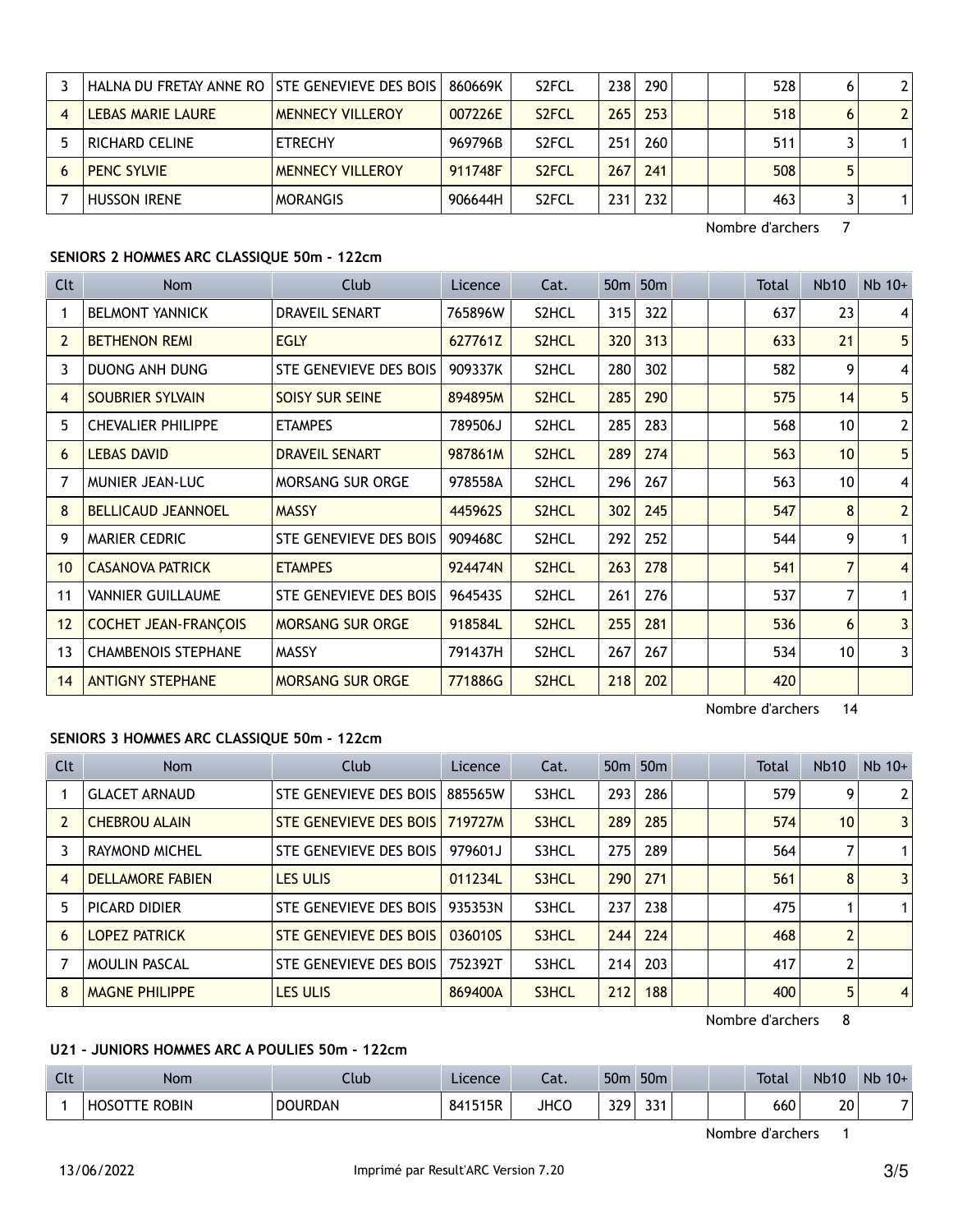### **SENIORS 1 DAMES ARC A POULIES 50m - 122cm**

| Clt | <b>Nom</b>                 | Club                             | Licence | Cat.                           |                  | 50 <sub>m</sub> 50 <sub>m</sub> |  | Total | <b>Nb10</b> | $Nb$ 10+ |
|-----|----------------------------|----------------------------------|---------|--------------------------------|------------------|---------------------------------|--|-------|-------------|----------|
|     | <b>LURVOIS CAROLINE</b>    | <b>SARCELLES</b>                 | 748220H | S <sub>1</sub> FCO             | 3331             | 329                             |  | 662   | 24          | 8        |
|     | DORIZE ANGELINA            | STE GENEVIEVE DES BOIS   939111Y |         | S <sub>1</sub> F <sub>CO</sub> | 329              | 315                             |  | 644   | 19          | 9        |
|     | <b>SERVIERES STEPHANIE</b> | STE GENEVIEVE DES BOIS   751729X |         | S <sub>1</sub> FCO             | 306 <sub>1</sub> | 308                             |  | 614   | 19          | 6        |

Nombre d'archers 3

### **SENIORS 1 HOMMES ARC A POULIES 50m - 122cm**

| Clt | Nom                   | Club                            | Licence | Cat.               |     | 50 <sub>m</sub> 50 <sub>m</sub> |  | <b>Total</b> | Nb <sub>10</sub> | $Nb$ 10+ |
|-----|-----------------------|---------------------------------|---------|--------------------|-----|---------------------------------|--|--------------|------------------|----------|
|     | LURVOIS NICOLAS       | <b>MENNECY VILLEROY</b>         | 454763H | S <sub>1</sub> HCO | 343 | 339                             |  | 682          | 39               | 16       |
|     | <b>ARNAUD SYLVAIN</b> | <b>STE GENEVIEVE DES BOIS  </b> | 880747J | S <sub>1</sub> HCO | 334 | 332                             |  | 666          | 31               | 9        |
|     | <b>BAILLY LAURENT</b> | <b>MASSY</b>                    | 600365W | S <sub>1</sub> HCO | 317 | 328                             |  | 645          | 22               |          |

Nombre d'archers 3

# **SENIORS 2 DAMES ARC A POULIES 50m - 122cm**

| Clt | <b>Nom</b>          | Club           | Licence | Cat.               | 50 <sub>m</sub> | 50 <sub>m</sub> |  | Total | <b>Nb10</b> | $Nb$ 10+ |
|-----|---------------------|----------------|---------|--------------------|-----------------|-----------------|--|-------|-------------|----------|
|     | MAILLART LAURENCE   | <b>MASSY</b>   | 417427A | S2FCO              | 318             | 317             |  | 635   | 19          | יס       |
|     | <b>ESPIED ODILE</b> | <b>DOURDAN</b> | 454707X | S <sub>2</sub> FCO | 236             | 234             |  | 470   | ∽<br>L      |          |

Nombre d'archers 2

### **SENIORS 2 HOMMES ARC A POULIES 50m - 122cm**

| <b>Clt</b> | <b>Nom</b>              | Club                   | Licence | Cat.                           |     | 50 <sub>m</sub> 50 <sub>m</sub> |  | <b>Total</b> | Nb10            | $Nb$ 10+ |
|------------|-------------------------|------------------------|---------|--------------------------------|-----|---------------------------------|--|--------------|-----------------|----------|
|            | <b>VIEL WOLFGANG</b>    | STE GENEVIEVE DES BOIS | 217305B | S <sub>2</sub> HCO             | 349 | 346                             |  | 695          | 48              | 19       |
|            | <b>BRADA GILLES</b>     | <b>MONTLHERY</b>       | 818086Z | S <sub>2</sub> H <sub>CO</sub> | 340 | 348                             |  | 688          | 42              | 20       |
|            | <b>GRENERY OLIVIER</b>  | <b>MASSY</b>           | 302974V | S <sub>2</sub> HCO             | 336 | 332                             |  | 668          | 32              | 11       |
|            | <b>EYCHENNE SIMON</b>   | STE GENEVIEVE DES BOIS | 942237W | S <sub>2</sub> H <sub>CO</sub> | 333 | 332                             |  | 665          | 28              | 12       |
|            | <b>SCHOLTES WILLIAM</b> | <b>ATHIS MONS</b>      | 848129E | S <sub>2</sub> HCO             | 328 | 323                             |  | 651          | 26              | 7        |
| 6          | <b>VILLORY FREDERIC</b> | STE GENEVIEVE DES BOIS | 756348T | S <sub>2</sub> H <sub>CO</sub> | 275 | 288                             |  | 563          | 10 <sup>°</sup> | 3        |

Nombre d'archers 6

### **SENIORS 3 HOMMES ARC A POULIES 50m - 122cm**

| Clt | <b>Nom</b>               | Club                  | Licence | Cat.  |      | 50 <sub>m</sub> 50 <sub>m</sub> |  | Total | <b>Nb10</b>     | $Nb$ 10+ |
|-----|--------------------------|-----------------------|---------|-------|------|---------------------------------|--|-------|-----------------|----------|
|     | MASSON THIERRY           | EGLY                  | 438306V | S3HCO | 3231 | 325                             |  | 648   | 26              |          |
|     | <b>SCULO JEAN MICHEL</b> | <b>ATHIS MONS</b>     | 679933H | S3HCO | 311  | 306                             |  | 617   | 19 <sub>1</sub> |          |
|     | COUSTOU FRANCOIS         | <b>DRAVEIL SENART</b> | 815846P | S3HCO | 304  | 313                             |  | 617   | 10 <sub>1</sub> |          |
|     | <b>JOUANIN PASCAL</b>    | <b>MASSY</b>          | 282388U | S3HCO | 303  | 291                             |  | 594   | 12              | 6        |

Nombre d'archers 4

# **SENIORS HOMMES ARC NU 50m - 122cm**

| $\sim$<br>uu | <b>Nom</b>                        | Iub          | Licence | $\sim$<br>cal. | D <sub>1</sub> | D <sub>2</sub> | D <sub>3</sub> | D <sub>4</sub> | Total | <b>Nb10</b> | <b>N<sub>b</sub></b><br>$10+$ |
|--------------|-----------------------------------|--------------|---------|----------------|----------------|----------------|----------------|----------------|-------|-------------|-------------------------------|
|              | <b>DOMINIOUE</b><br><b>DUBOIS</b> | <b>ORSAY</b> | 980578W | S2HBB          | 278            | 285            |                |                | 563   |             | $\sim$<br>ັ                   |

Nombre d'archers 1